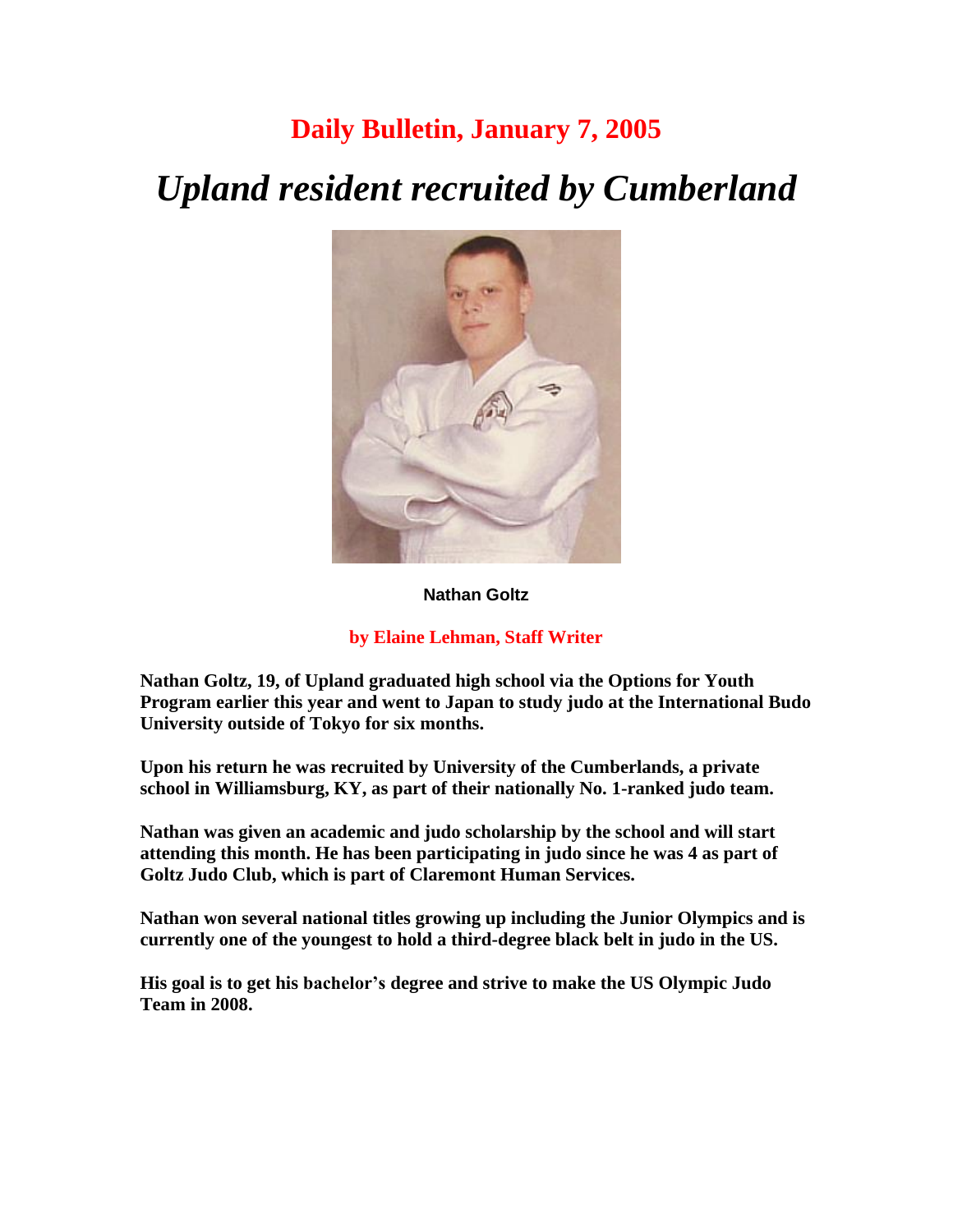## **University of the Cumberlands Insights, January 19, 2005**

## *Nathan Goltz Joins Judo Team*



**Eddie Linuma, Daisuke Hirata, Nathan Goltz, Padraic Finnegan, Steve Combs, and Everett Pavo** 

### **by Jessica Huff, Sport Information Student Assistant**

**After winning two gold, three silver and at least three bronze junior national medals Nathan Goltz (Upland, CA) is taking his Judo career to the next level at the University of the Cumberlands.** 

**"I think that I'll bring enthusiasm and an open mind to the team…hopefully I can go out and win for Cumberland," Goltz recently stated.** 

**Goltz, who joined the reigning national collegiate Patriots team in January, placed first at the Yellow Hill Judo Tournament in the men's light heavy weight division. This was his first tournament competing as a part of the Cumberland team.** 

**Sensei Doug Fortune, head coach for the Patriot team, commented about Goltz, "I'm looking for him to bring in some experience. He's won several junior national titles, but he's just learning the ropes of our system right now, eventually I hope he'll bring strong leadership."** 

**Before making the move to Cumberland, Goltz trained at the International Budo University in Japan for six months. There he participated in intense training and studied Japanese culture and traditions.** 

**Goltz has participated in Judo since the age of four through the Goltz Judo Club (CA) and is one of the youngest people in the USA to hold a third-degree black belt.**